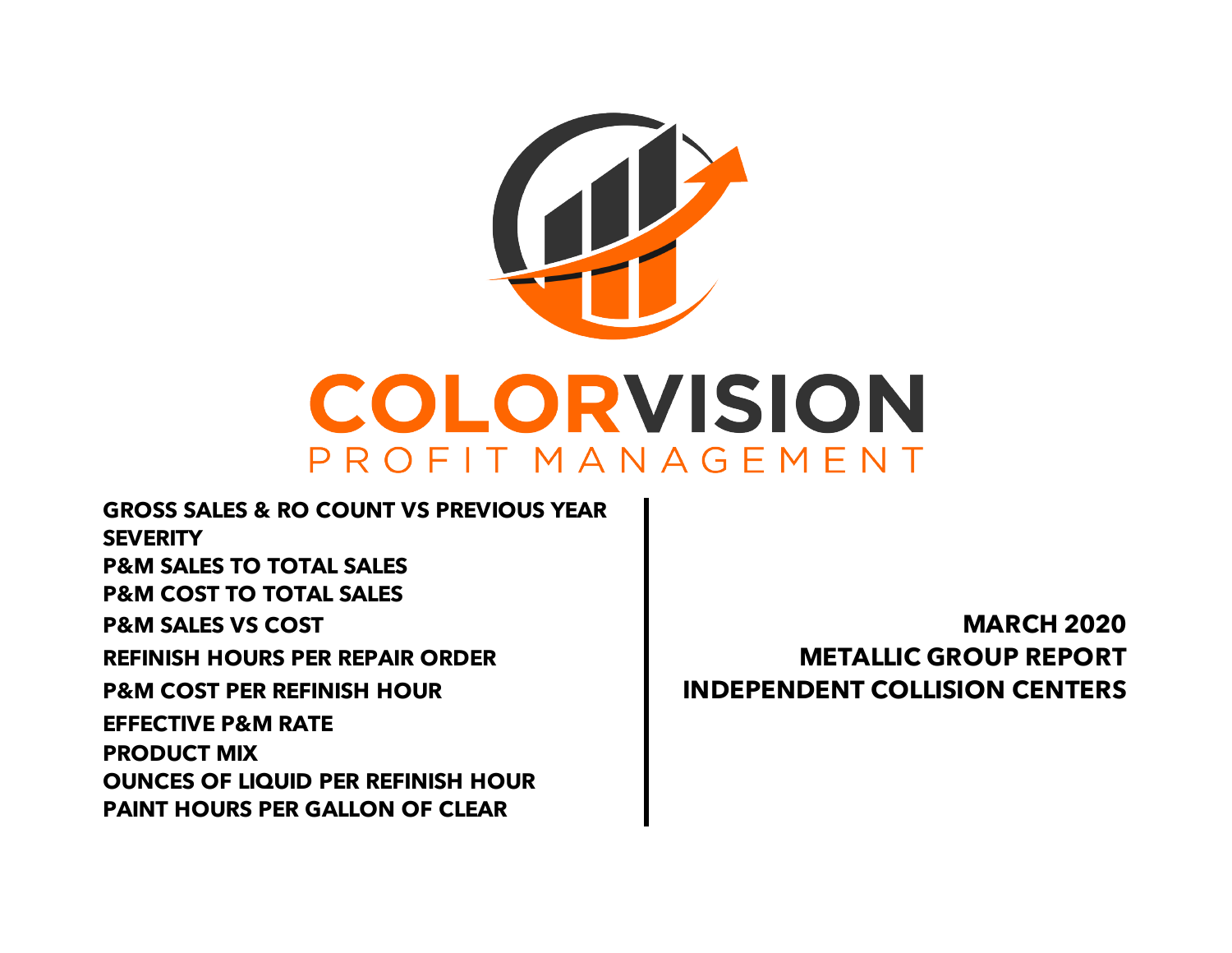

#### **YTD GROSS SALES & RO COUNT GROWTH VS PRIOR PERIOD**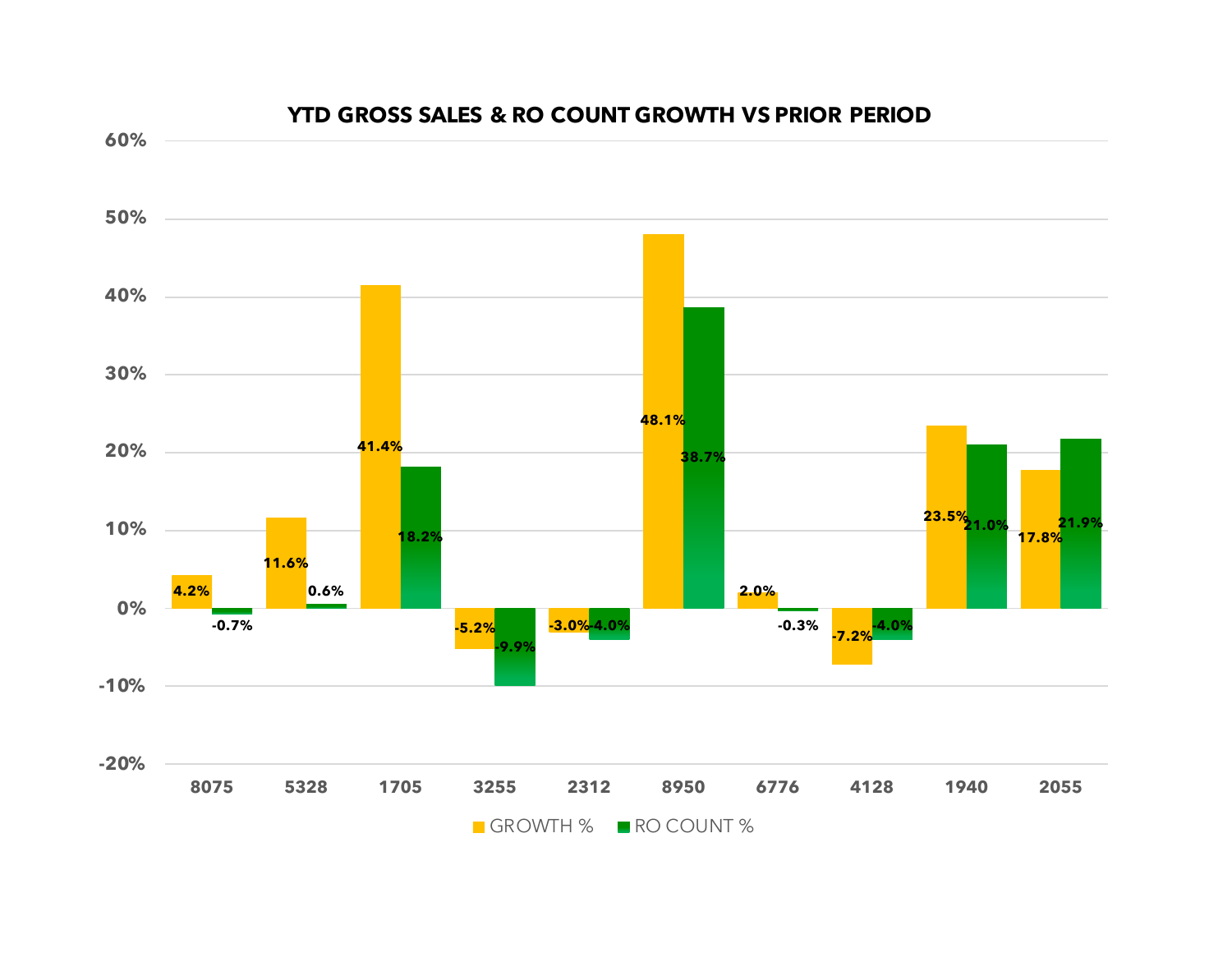

**YTD SEVERITY**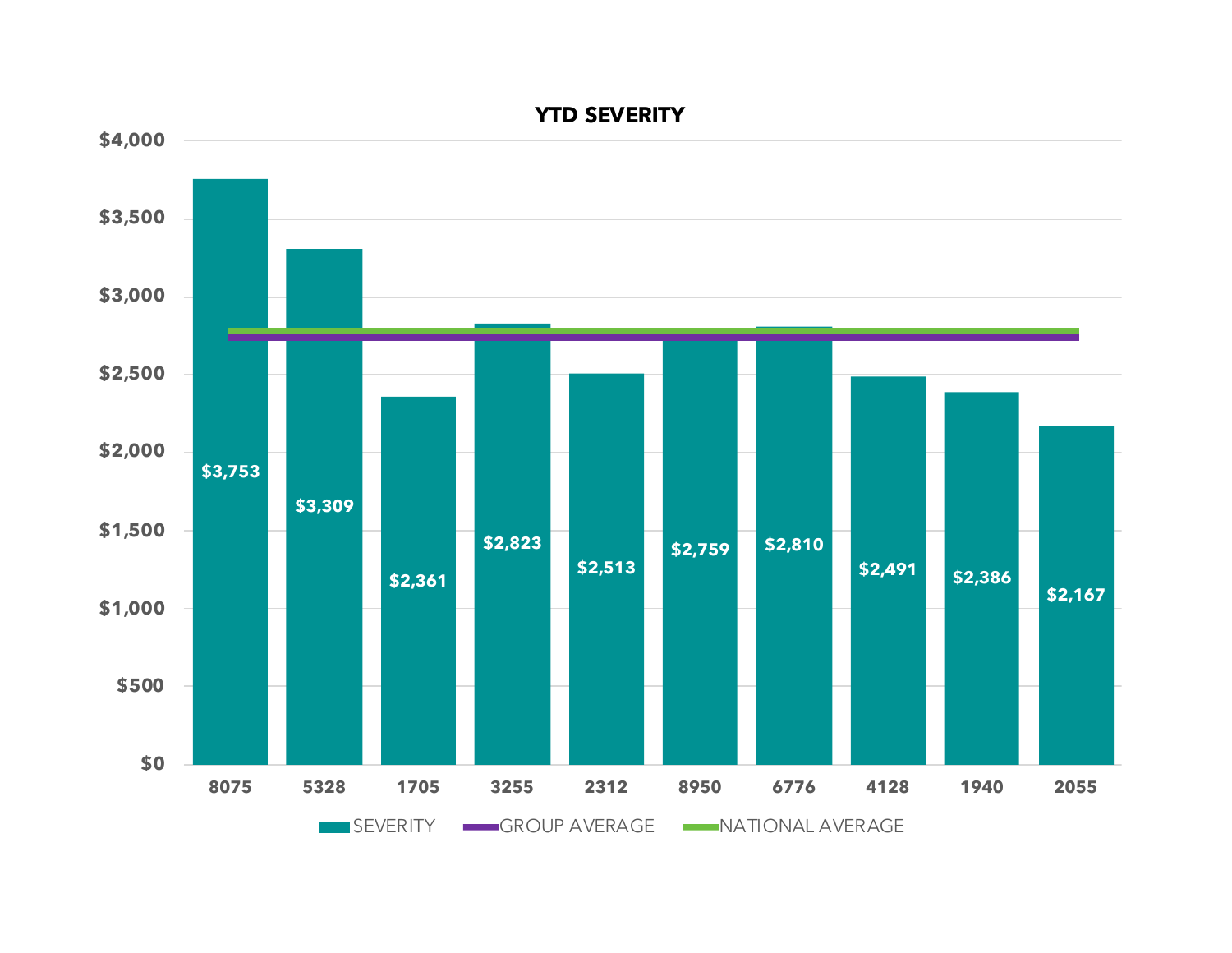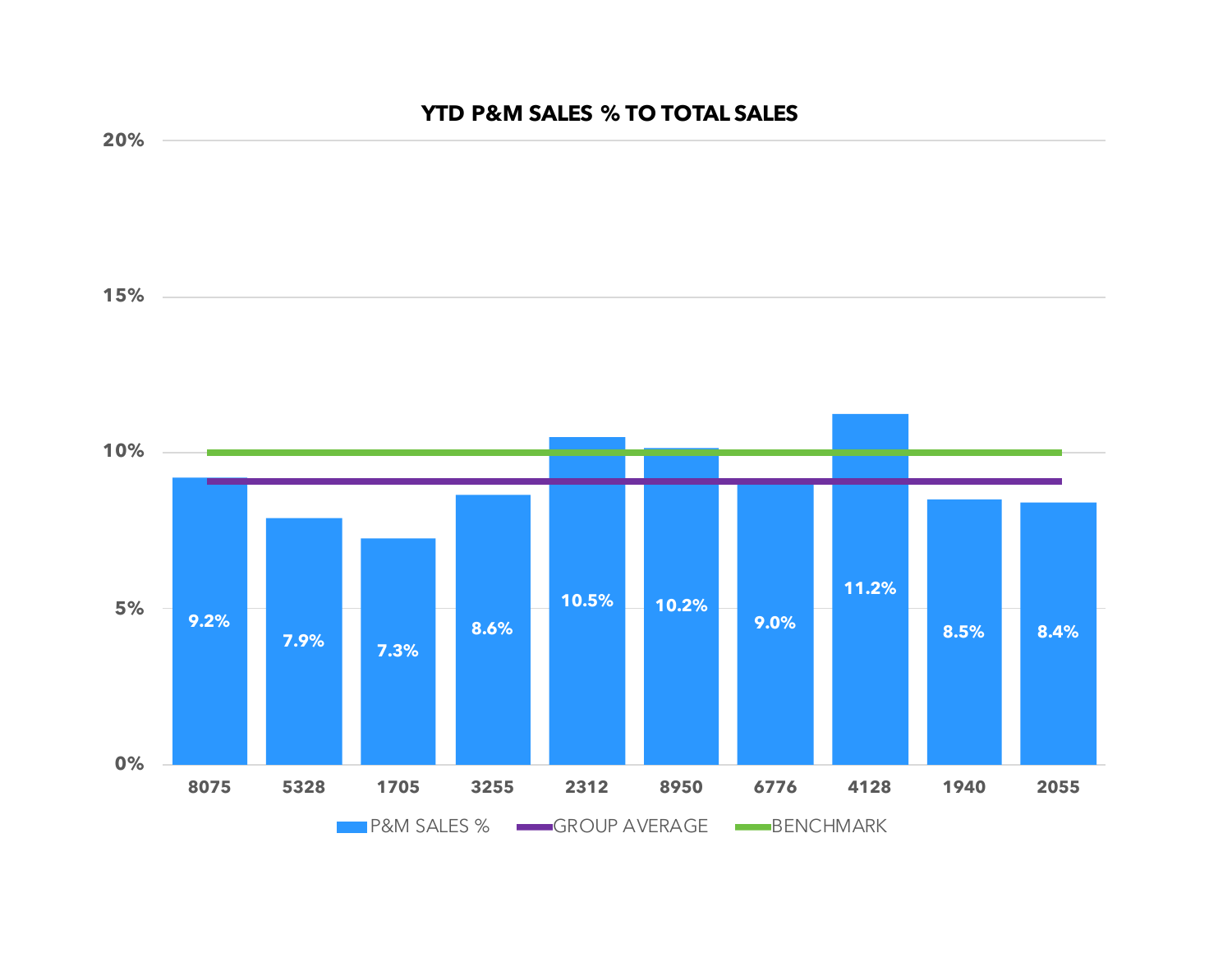# **YTD P&M COST % TO TOTAL SALES**



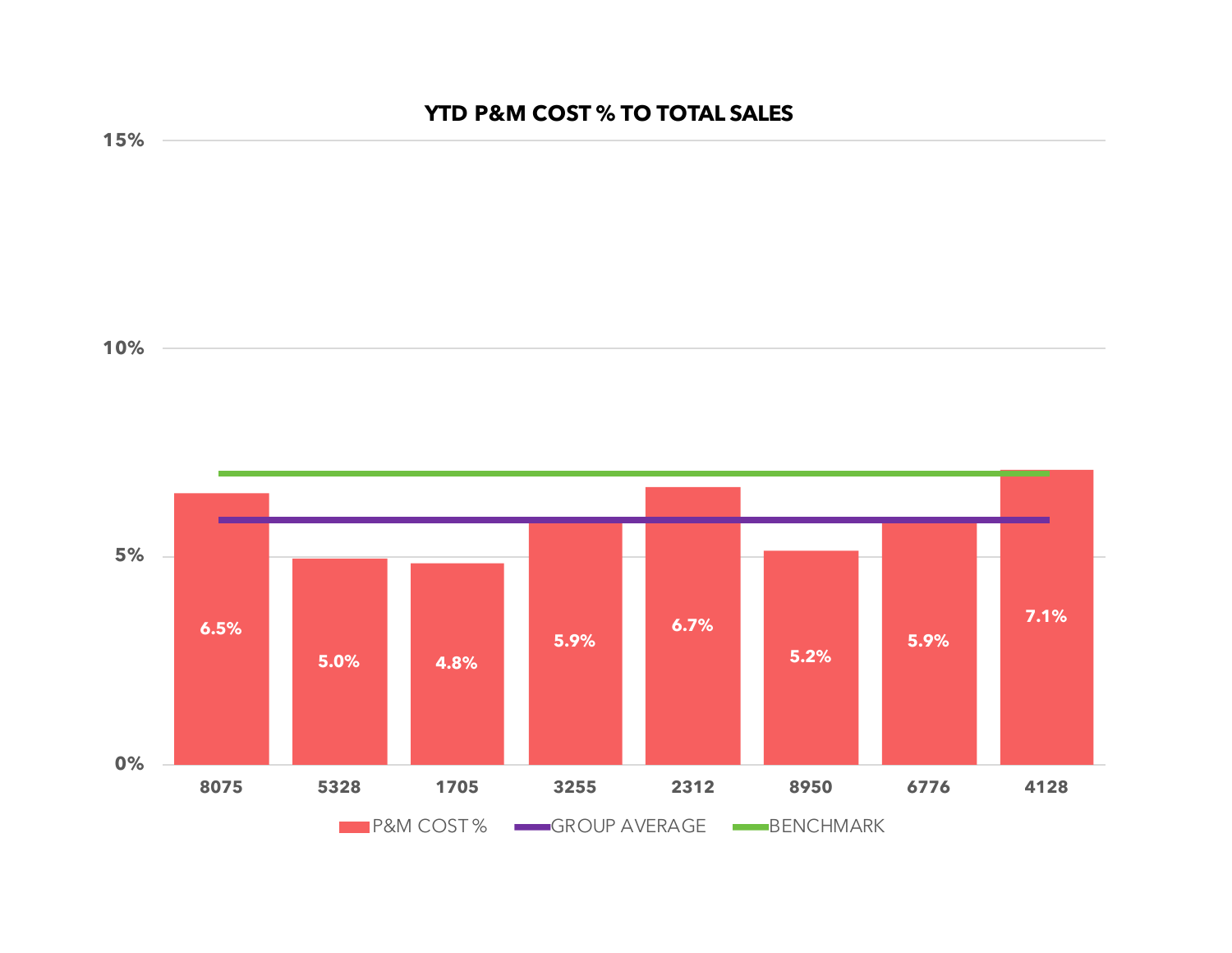## **YTD P&M SALES VS COST**



**15%**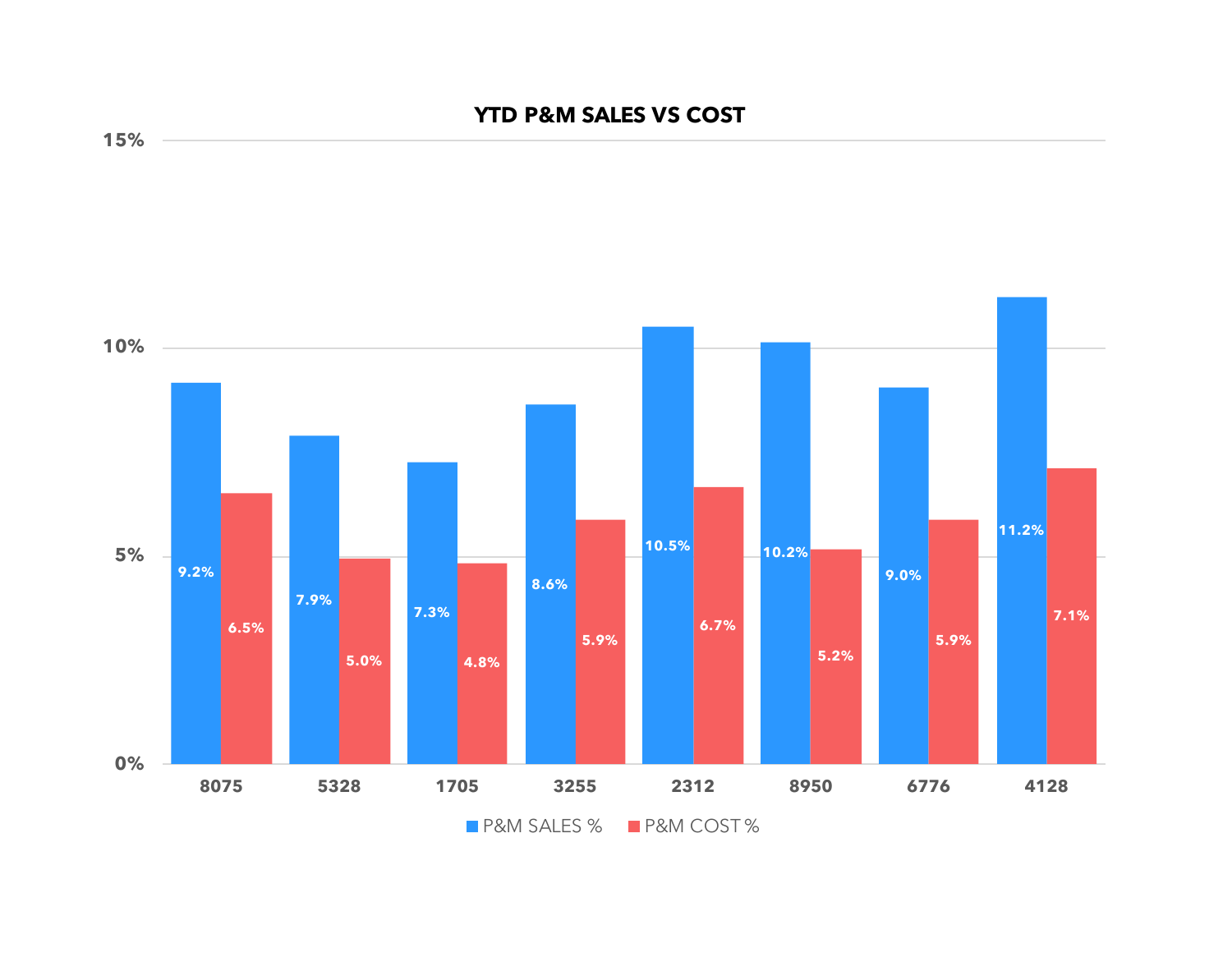

### **YTD REFINISH HOURS PER REPAIR ORDER**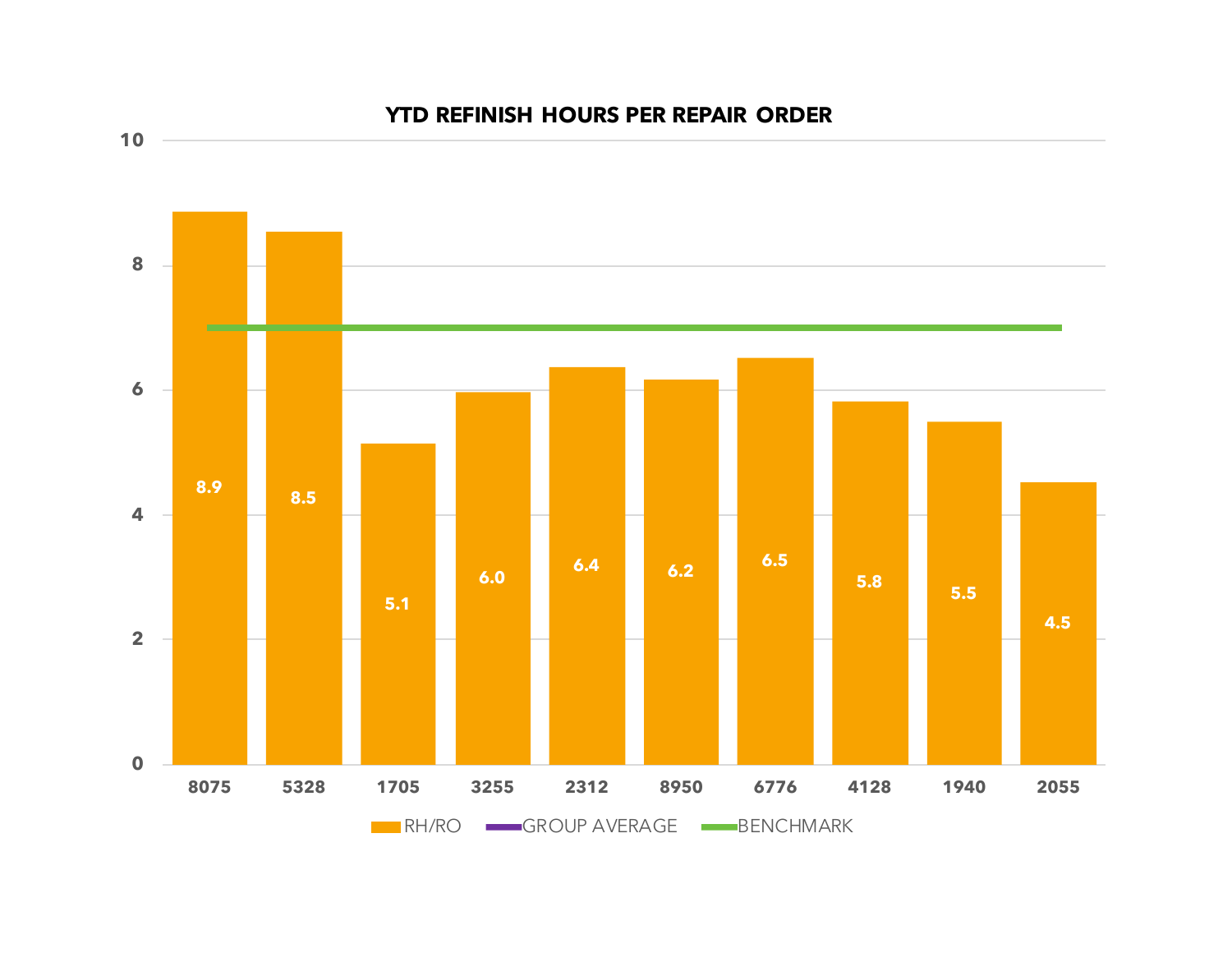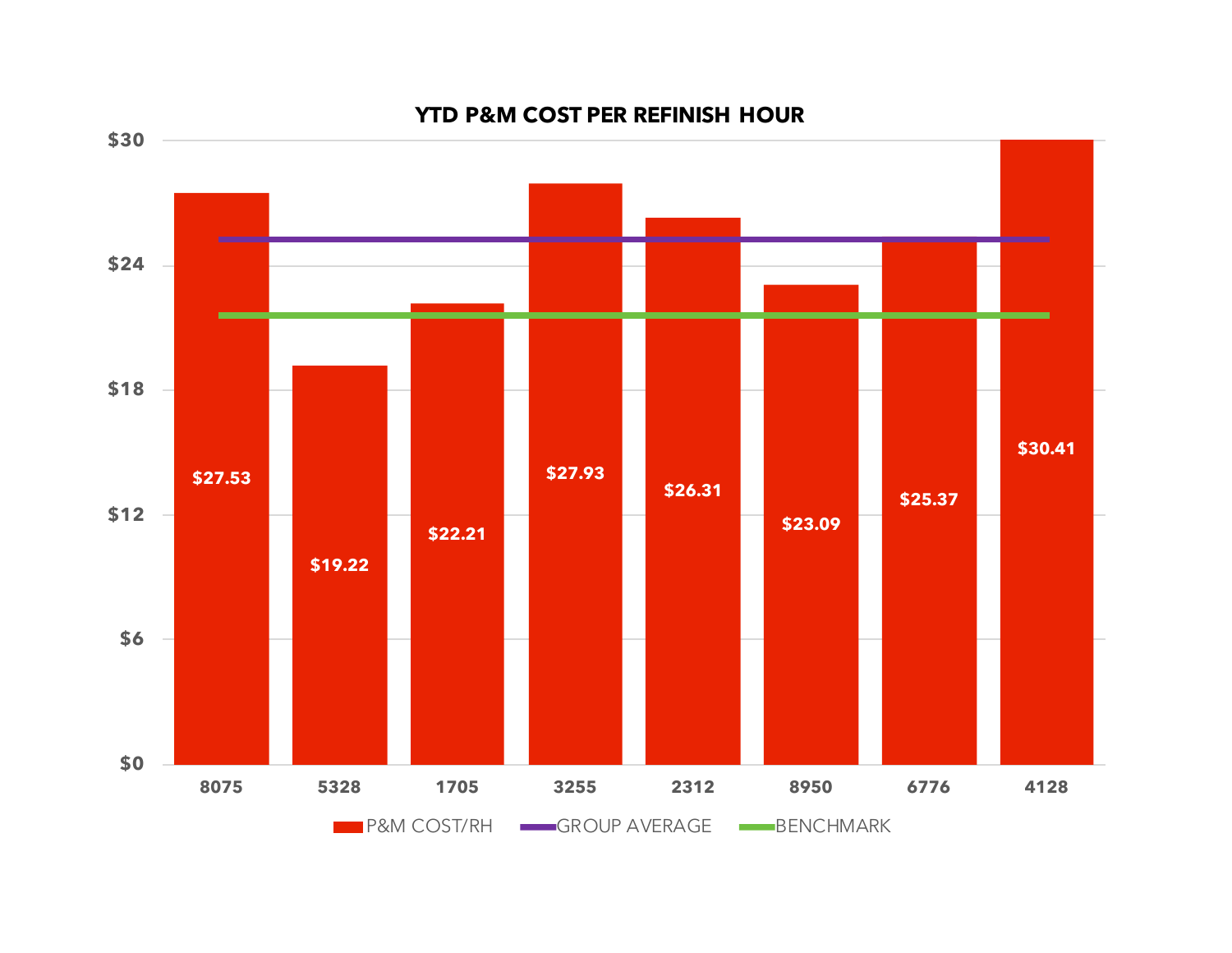

### **YTD EFFECTIVE P&M RATE**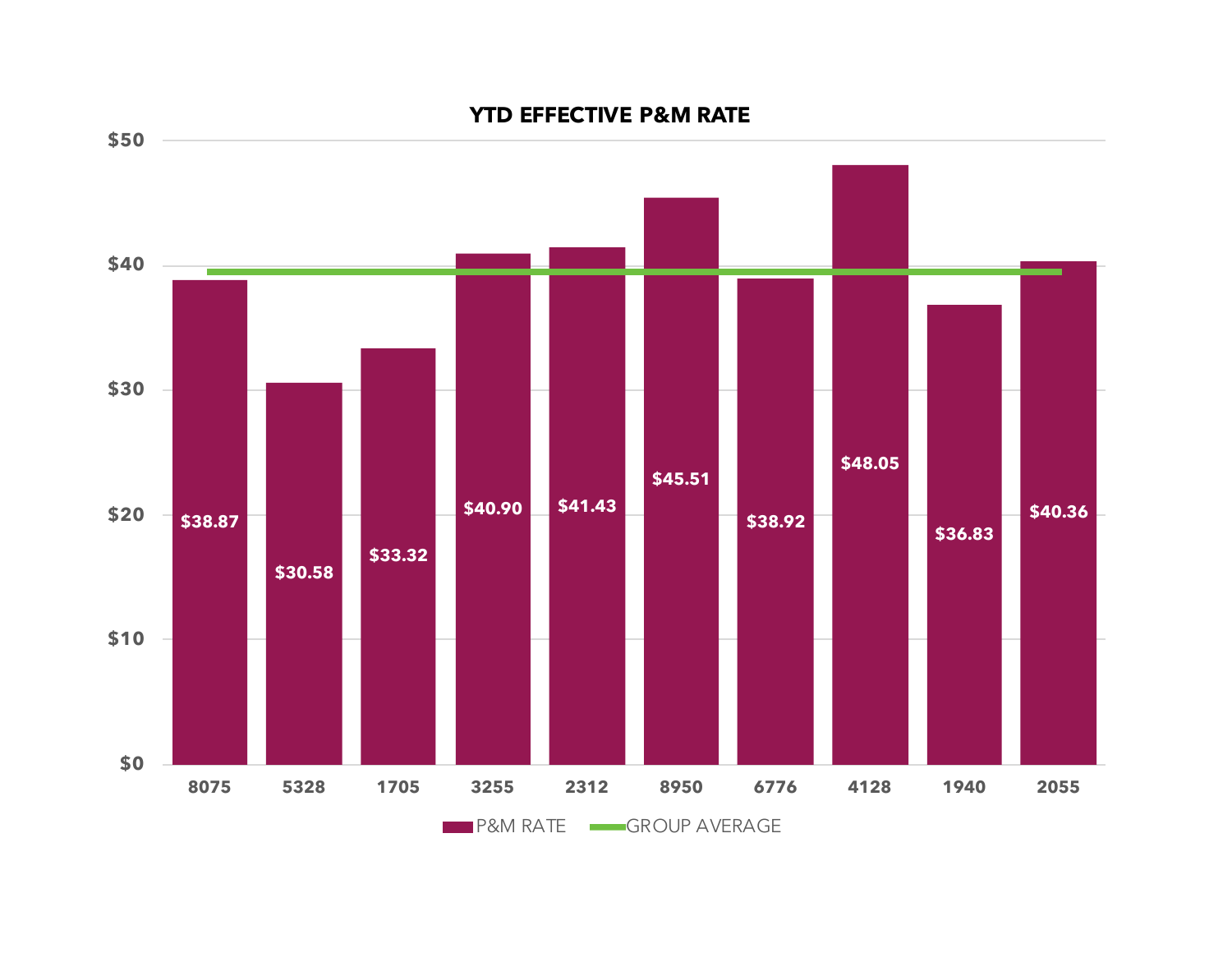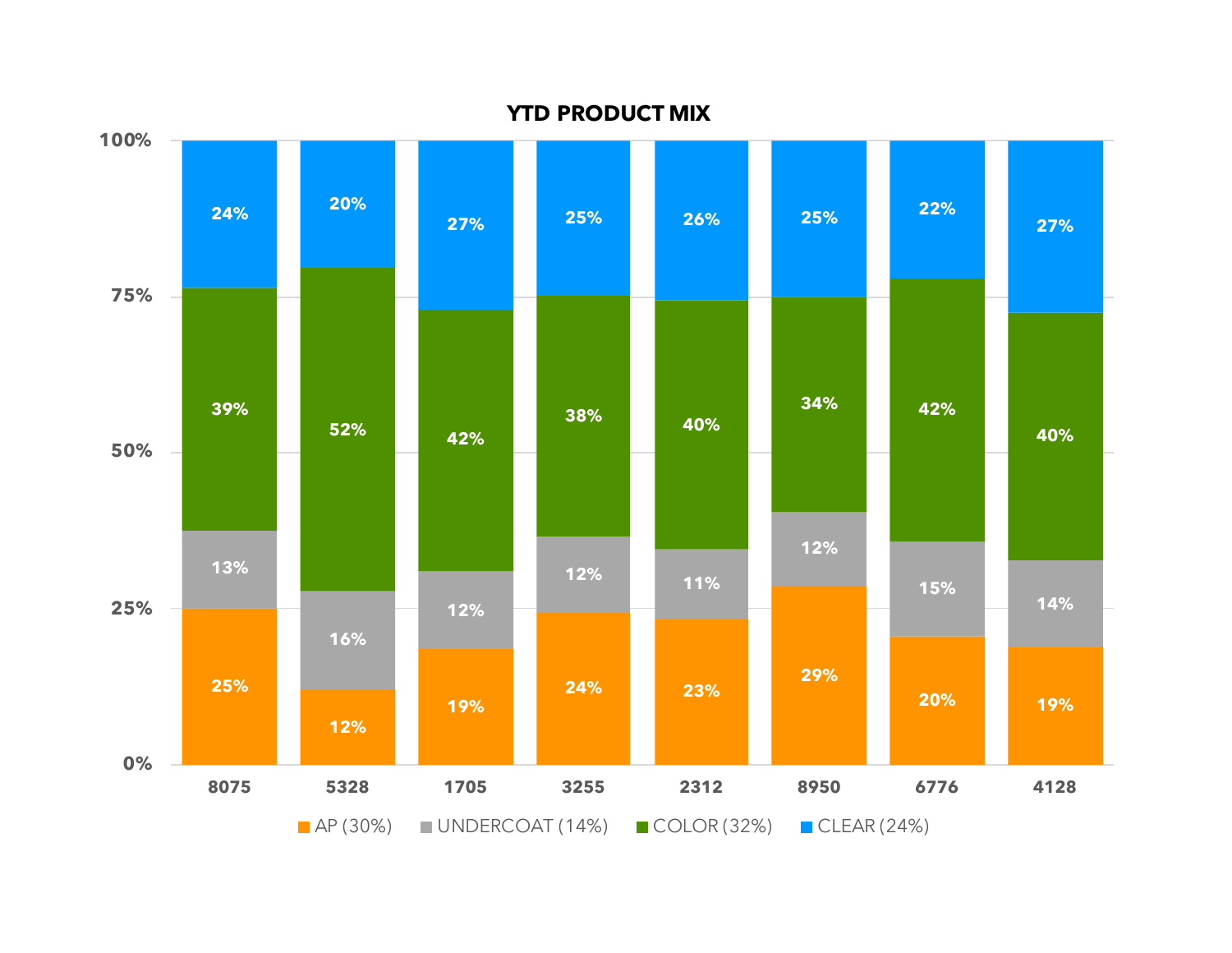### **YTD OUNCES OF LIQUID PER REFINISH HOUR**

**10**



UNDERCOAT COLOR CLEAR